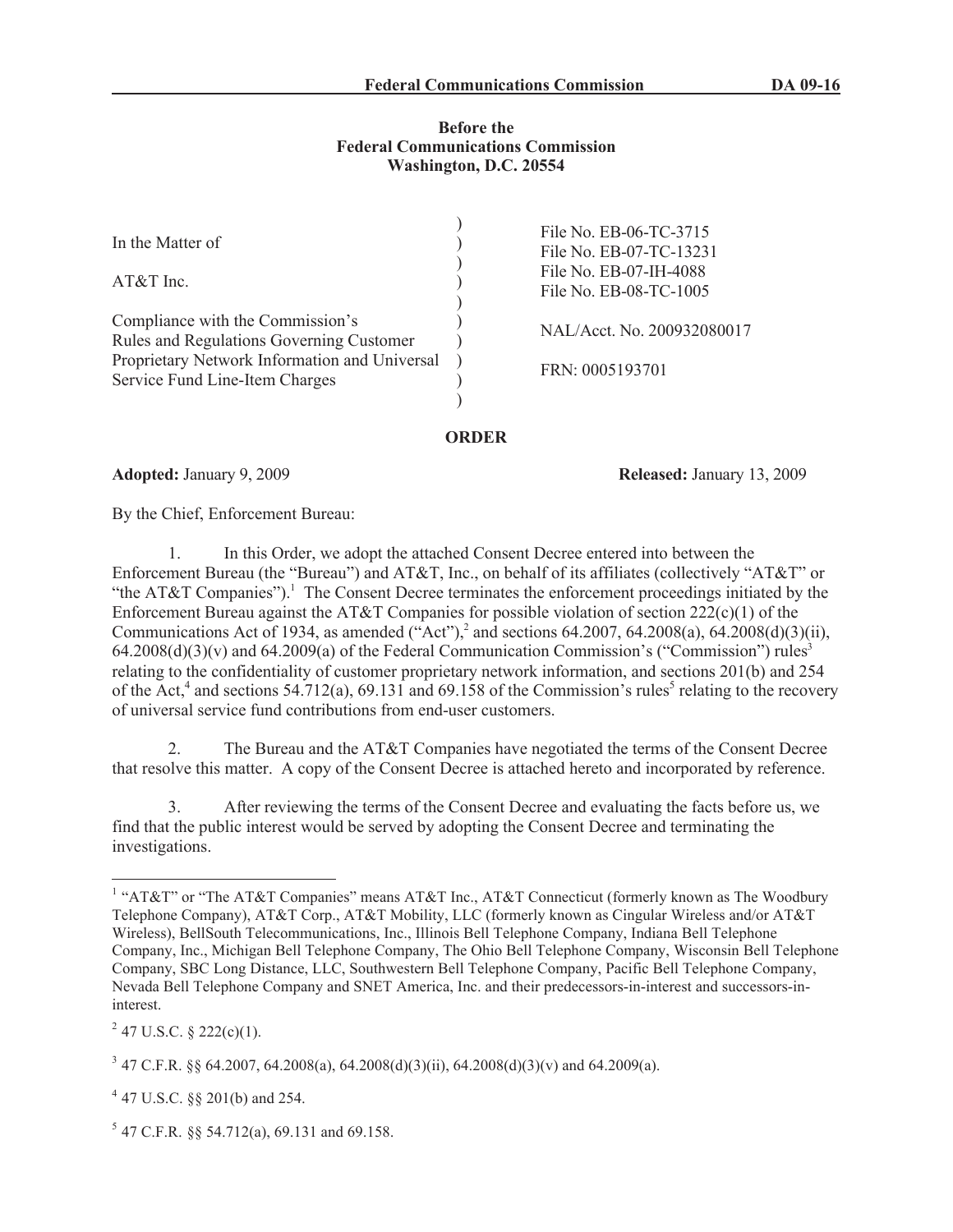4. In the absence of material new evidence relating to this matter, we conclude that the Bureau's investigations raise no substantial or material questions of fact as to whether the AT&T Companies possess the basic qualifications, including those related to character, to hold or obtain any Commission license or authorization.

5. Accordingly, **IT IS ORDERED** that, pursuant to section  $4(i)$  of the Act,<sup>6</sup> and sections 0.111 and 0.311 of the Commission's Rules,<sup>7</sup> the Consent Decree attached to this Order **IS ADOPTED**.

6. **IT IS FURTHER ORDERED** that the above-captioned investigations **ARE TERMINATED**.

7. **IT IS FURTHER ORDERED** that a copy of this Order and Consent Decree shall be sent by first class mail and certified mail, return receipt requested, to Cathy Carpino, General Attorney, AT&T Services Inc.,  $1120\ 20^{th}$  Street, N.W., Suite 1000, Washington, D.C. 20036.

FEDERAL COMMUNICATIONS COMMISSION

Kris Anne Monteith Chief, Enforcement Bureau

<sup>6</sup> 47 U.S.C. § 154(i).

 $^7$  47 C.F.R. §§ 0.111, 0.311.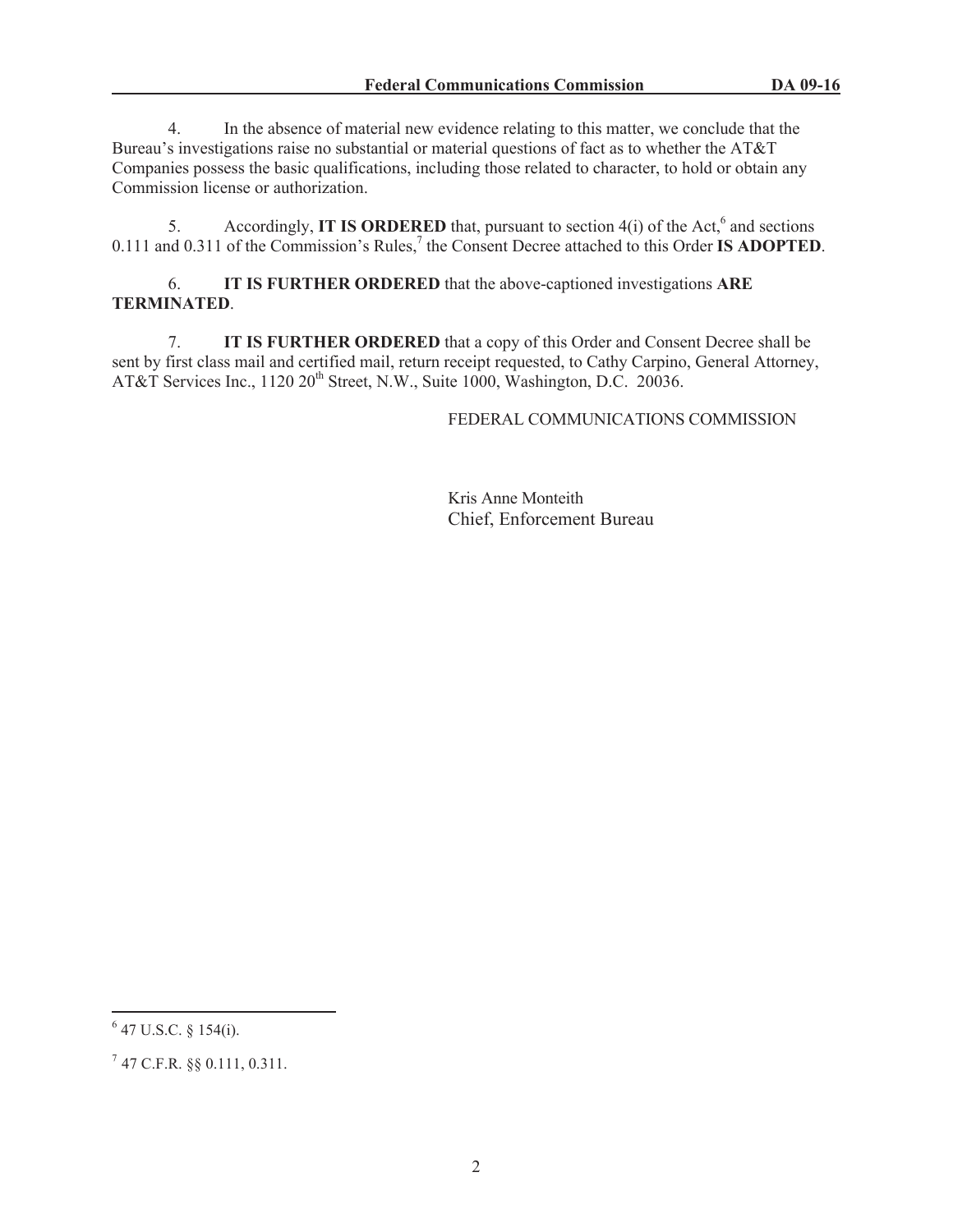### **Before the Federal Communications Commission Washington, D.C. 20554**

| In the Matter of<br>$AT&T$ Inc.                                                                                                                                 | File No. EB-06-TC-3715<br>File No. EB-07-TC-13231<br>File No. EB-07-IH-4088<br>File No. EB-08-TC-1005 |
|-----------------------------------------------------------------------------------------------------------------------------------------------------------------|-------------------------------------------------------------------------------------------------------|
| Compliance with the Commission's<br>Rules and Regulations Governing Customer<br>Proprietary Network Information and Universal<br>Service Fund Line-Item Charges | NAL/Acct. No. 200932080017<br>FRN: 0005193701                                                         |

# **CONSENT DECREE**

# **I. INTRODUCTION**

1. The Enforcement Bureau ("the Bureau") of the Federal Communications Commission (the "Commission" or "FCC") and AT&T Inc. on behalf of its affiliates (collectively "AT&T" or "the AT&T Companies"), by their authorized representative, hereby enter into this Consent Decree for the purpose of terminating Bureau investigations into whether the AT&T Companies violated section  $222(c)(1)$  of the Communications Act of 1934, as amended (the Act")<sup>1</sup> and sections 64.2007, 64.2008(a),  $64.2008(d)(3)(ii)$ ,  $64.2008(d)(3)(v)$  and  $64.2009(a)$  of the Commission's rules<sup>2</sup> relating to the confidentiality of customer proprietary network information and whether the AT&T Companies hereby violated sections 201(b) and  $254$  of the Act,<sup>3</sup> and sections 54.712(a), 69.131 and 69.158 of the Commission's rules<sup>4</sup> relating to the recovery of universal service fund contributions from end-user customers.

# **II. DEFINITIONS**

- 2. For the purposes of this Consent Decree, the following definitions shall apply:
	- (a) "Act" means the Communications Act of 1934, as amended, 47 U.S.C. § 151 *et seq.*
	- (b) "Adopting Order" means an Order of the Commission adopting the terms of this Consent Decree without change, addition, deletion, or modification.
	- (c) "AT&T" or "The AT&T Companies" means AT&T Inc., AT&T Connecticut (formerly known as The Woodbury Telephone Company), AT&T Corp., AT&T Mobility, LLC (formerly known as Cingular Wireless and/or AT&T Wireless), BellSouth Telecommunications, Inc., Illinois Bell Telephone Company, Indiana Bell Telephone Company, Inc., Michigan Bell Telephone Company, The Ohio Bell Telephone Company,

 $1$  47 U.S.C. § 222(c)(1).

<sup>&</sup>lt;sup>2</sup> 47 C.F.R. §§ 64.2007, 64.2008(a), 64.2008(d)(3)(ii), 64.2008(d)(3)(v) and 64.2009(a).

<sup>3</sup> 47 U.S.C. §§ 201(b) and 254.

<sup>4</sup> 47 C.F.R. §§ 54.712(a), 69.131 and 69.158.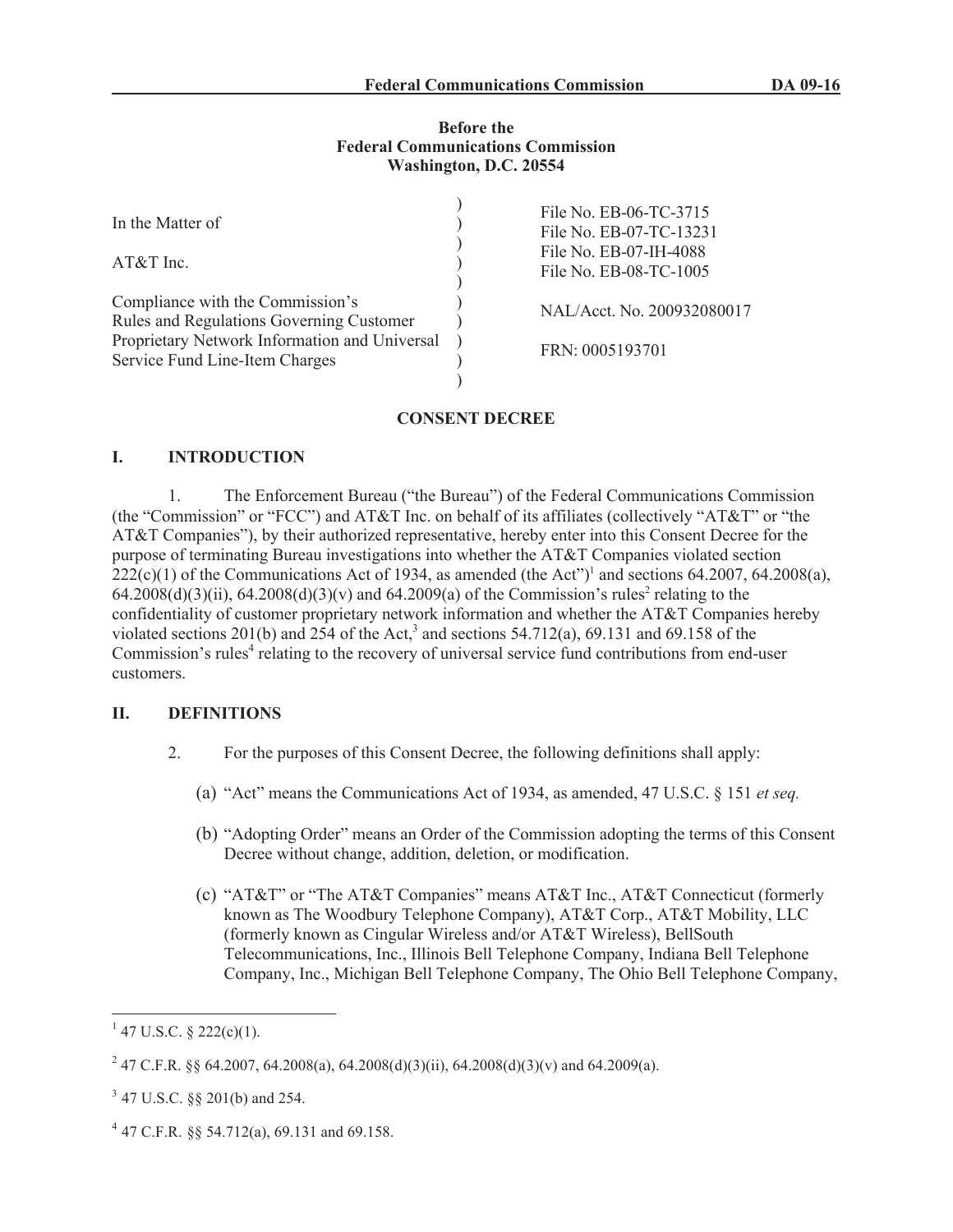Wisconsin Bell Telephone Company, SBC Long Distance, LLC, Southwestern Bell Telephone Company, Pacific Bell Telephone Company, Nevada Bell Telephone Company and SNET America, Inc. and their predecessors-in-interest and successors-ininterest.

- (d) "AT&T Investigation (EB-07-IH-4088)" means the investigation commenced by the Bureau's March 13, 2007 Letter of Inquiry<sup>5</sup> and Supplemental Letters of Inquiry.<sup>6</sup>
- (e) "AT&T Investigation (EB-07-TC-13231)" means the investigation commenced by the Bureau's August 14, 2007 Letter of Inquiry to AT&T.
- (f) AT&T Investigation (EB-08-TC-1005)" means the investigation commenced by the Bureau's January 31, 2008 Letter of Inquiry to AT&T.
- (g) "BellSouth Investigation (EB-06-TC-3715)" means the investigation commenced by the Bureau's November 22, 2006 Letter of Inquiry to BellSouth.
- (h) "Bureau" means the Enforcement Bureau of the Federal Communications Commission.
- (i) "Commission" and "FCC" mean the Federal Communications Commission and all of its bureaus and offices.
- (j) "Compliance Plan" means the program described in this Consent Decree at paragraph 11.
- (k) "Effective Date" means the date on which the Commission releases the Adopting Order.
- (l) "Parties" means the AT&T Companies and the Commission.
- (m)"Rules" means the Commission's regulations found in Title 47 of the Code of Federal Regulations.

# **III. BACKGROUND**

#### **CPNI Investigations**

3. Section 222 imposes the general duty on all telecommunications carriers to protect the confidentiality of their subscribers' proprietary information.<sup>7</sup> The Commission has issued rules implementing section 222 of the Act.<sup>8</sup> Approval is required before a telecommunications carrier may use,

 $7$  47 U.S.C § 222(a).

<sup>5</sup> *See* Letter from Trent B. Harkrader, Deputy Chief, Investigations and Hearings Division, Enforcement Bureau, FCC, dated March 13, 2007 ("March 13, 2007 LOI" or "LOI").

<sup>&</sup>lt;sup>6</sup> See Letters from Hillary DeNigro, Chief, Investigations & Hearings Division, Enforcement Bureau, FCC, to Mary Henze, Assistant Vice President Federal Regulatory, AT&T Inc. and Cathy Carpino, Senior Counsel, AT&T Services Inc., dated September 13, 2007 and October 30, 2007 ("Supplemental LOI" and "Second Supplemental LOI," respectively).

<sup>&</sup>lt;sup>8</sup> In the Matter of Implementation of the Telecommunications Act of 1996: Telecommunications Carriers' Use of Customer Proprietary Network Information and Other Customer Information and Implementation of the Non-Accounting Safeguards of Sections 271 and 272 of the Communications Act of 1934, as amended, CC Docket Nos. 96-115 and 96-149, FCC 98-27, Order and Further Notice of Proposed Rulemaking, 13 FCC Rcd 8061 (1998)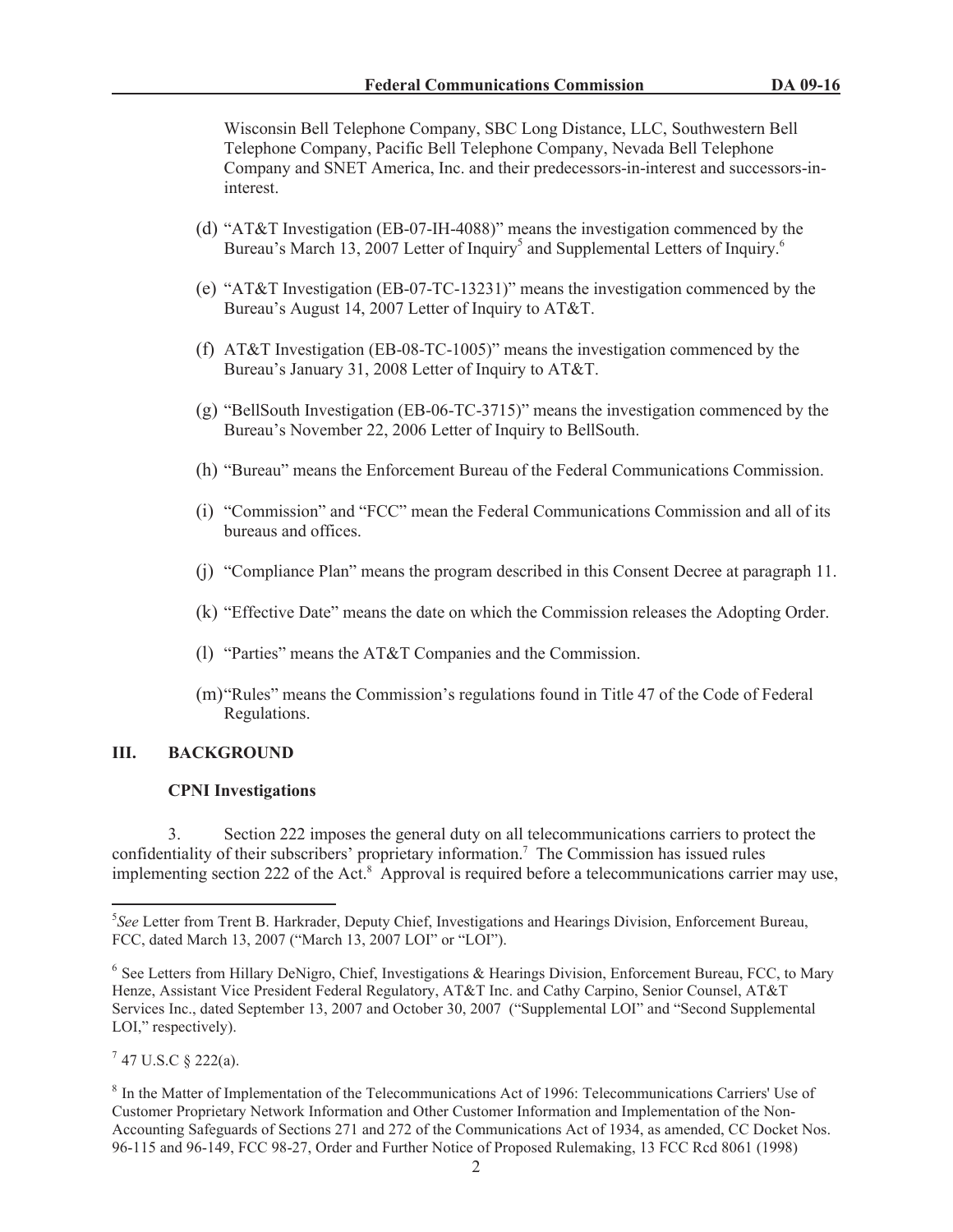disclose, or permit access to its customers' individually identifiable CPNI.<sup>9</sup> Prior to soliciting such approval, however, carriers must provide customers with notice informing them of their right to restrict the use of, disclosure of, and access to their CPNI.<sup>10</sup> Opt-out approval means that "a customer is deemed to have consented to the use, disclosure, or access to the customer's CPNI if the customer has failed to object thereto within the waiting period described in § 64.2009(d)(1) after the customer is provided appropriate notification of the carrier's request."<sup>11</sup> If a carrier is using e-mail to provide "opt-out" notices, as is the case here, it must allow customers the ability to reply directly to those e-mails in order to optout.<sup>12</sup> Carriers are obligated to implement a system to track customers' CPNI approval before using  $CPNI<sup>13</sup>$ 

4. **BellSouth Investigation (EB-07-TC-3715):** On July 28, 2006, BellSouth Telecommunications, Inc. ("BellSouth") filed with the Commission, a Third Supplemental Response to the Enforcement Bureau's Letter of Inquiry ("LOI") dated January  $27, 2006$ ,<sup>14</sup> reporting failures in its CPNI opt-out mechanism that resulted in the unauthorized use of certain customers' CPNI in its marketing campaigns.<sup>15</sup> The affected customers included those who had elected to restrict the use of their CPNI using a means other than by calling the prescribed 800 number as instructed in the CPNI opt-out notice *(i.e. by calling the Bellsouth business office or by opting out when they signed up for service).<sup>16</sup>* Also included were new customers whose accounts should have been noted as CPNI restricted until BellSouth's 75-day opt-out period had expired. On November 22, 2006, the Bureau sent an LOI to

("CPNI Order"); see also, In the Matter of Implementation of The Telecommunications Act of 1996 Telecommunications Carriers' Use of Customer Proprietary Network Information and Other Customer Information, Implementation of the Non-Accounting Safeguards of Sections 271 and 272 of the Communications Act of 1934,as amended, Order on Reconsideration and Petitions for Forbearance, 14 FCC Rcd 14409 (1999); In The Matter of Implementation of the Telecommunications Act of 1996:Telecommunications Carriers' Use of Customer Proprietary Network Information and Other Customer Information, Implementation of the Non-Accounting Safeguards of Sections 271 and 272 of the Communications Act of 1934, as amended, Biennial Regulatory Review -- Review of Policies and Rules Concerning Unauthorized Changes of Consumers' Long Distance Carriers, Third Report and Order and Third Further Notice of Proposed Rulemaking, 17 FCC Rcd 14860 (2002).

 $9$  47 C.F.R. § 64.2007; see also 47 U.S.C. § 222(c)(1); except that carriers may "use, disclose, or permit access to CPNI for the purpose of providing or marketing service offerings among the categories of service (i.e., local, interexchange, and CMRS) to which the customer already subscribes from the same carrier, without customer approval." 47 C.F.R. § 64.2005(a).

 $^{10}$  47 C.F.R. § 64.2008(a).

 $^{11}$  47 C.F.R. § 64.2003(i).

<sup>12</sup> 47 C.F.R. § 64.2008(d)(3)(ii).

<sup>13</sup> 47 C.F.R. § 64.2009(a).

<sup>15</sup> See Letter from Bennett L. Ross, General Counsel – DC, BellSouth Corporation, to Colleen Heitkamp, Chief, Telecommunications Consumers Division, Enforcement Bureau ("July 28, 2006 Opt-Out Failure Notice").

<sup>&</sup>lt;sup>14</sup> See Letter from Colleen Heitkamp, Chief, Telecommunications Consumers Division, Enforcement Bureau, to Michelle Thomas, AT&T Inc. (EB File No. EB-06-TC-049, January 27, 2006). On December 29, 2006, subsequent to the initiation of this investigation, the Commission approved the merger between AT&T and Bellsouth. Accordingly, we will hereafter refer to the Company as Bellsouth for matters concerning the Bureau's investigation and AT&T for any agreements contained herein between the Company and the Commission.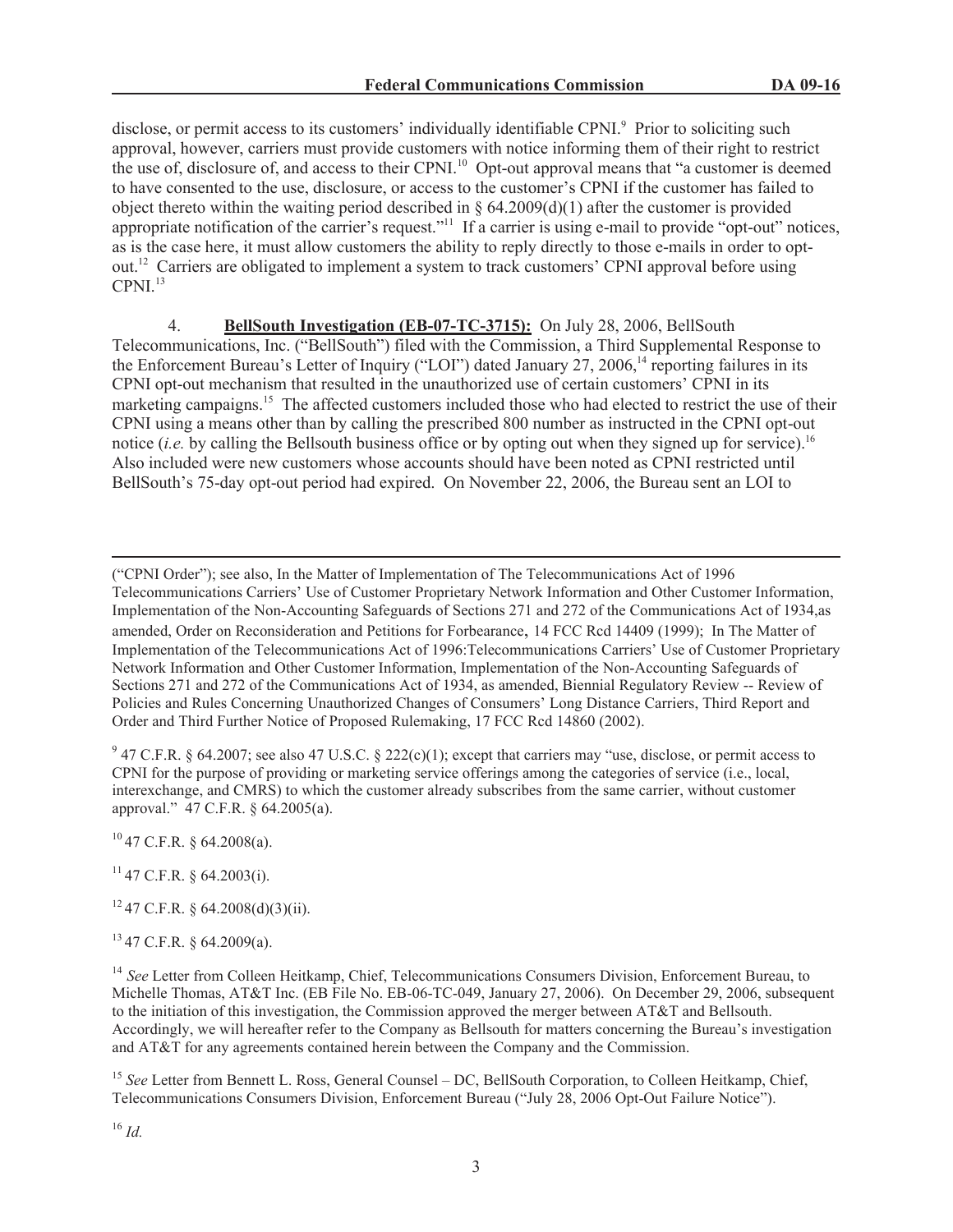BellSouth requesting further information regarding the CPNI opt-out failures.<sup>17</sup> BellSouth provided its response to the LOI on December 8, 15, and 19, 2006.<sup>18</sup>

5. **AT&T Investigation (EB-07-TC-13231):** On July 9, 2007, AT&T reported that certain new, local service customers in its southwest region were sent CPNI notices electronically via e-Confirmations, but were not provided with the ability to reply electronically to the notices in order to optout.<sup>19</sup> On August 6, 2007, AT&T submitted its annual Compliance Report<sup>20</sup> in accordance with the terms of the July 7, 2006 Consent Decree executed between the Commission and  $AT&T.^{21}$  The Compliance Report detailed a similar inability by some new customers in AT&T Midwest's region to reply electronically to the CPNI notices received in the e-Confirmations.<sup>22</sup> Additionally, some new customers in AT&T's western region did not receive the necessary link in their e-Confirmation notices, which would have directed them to the CPNI notice page.<sup>23</sup> On August 14, 2007, the Bureau sent an LOI to AT&T requesting further information regarding these issues.  $^{24}$  AT&T provided its response to the LOI on September 13, 2007.<sup>25</sup>

6. **AT&T Investigation (EB-08-TC-1005)**: On January 18, 2008, AT&T reported another failure in its CPNI opt-out mechanism in its west and southwestern regions.<sup>26</sup> AT&T directed these customers to call a toll-free number to opt out through its CPNI Interactive Voice Response ("IVR") application.<sup>27</sup> However, because AT&T migrated the IVR application associated with that number to a different server, between December 7, 2007 and January 10, 2008, customers dialing the toll-free number

<sup>19</sup> See Notification Under Section 64.2009(f), CC Docket No. 96-115, Letter from Davida Grant, Senior Attorney, AT&T Inc., to Christi Shewman, Chief, Competition Policy Division, Wireline Competition Bureau, and Erica McMahon, Chief, Consumer Policy Division, Consumer & Governmental Affairs Bureau, Federal Communications Commission ("July 9, 2007 Opt-Out Failure Notice").

<sup>20</sup> See Annual CPNI Compliance Report, File Nos. EB-05-TC-047 and EB-06-TC-059, Letter from Davida Grant, Senior Attorney, AT&T Inc., to Colleen Heitkamp, Chief, Telecommunications Consumers Division, Enforcement Bureau, Federal Communications Commission (August 6, 2007) ("Compliance Report").

<sup>21</sup> *In the Matter of AT&T Inc., Compliance with the Commission's Rules and Regulations Governing Customer Proprietary Network Information*, Order, 21 FCC Rcd 7732 (2006) ("July 7, 2006 Consent Decree").

<sup>22</sup> Compliance Report at 6.

<sup>23</sup> *Id.* at 5.

<sup>24</sup> See Letter of Inquiry from Marcy Greene, Deputy Division Chief, Telecommunications Consumers Division, Enforcement Bureau, to Jackie Flemming, Executive Director, Federal Regulatory, AT&T Inc. (August 14, 2007).

<sup>25</sup> See Letter from Davida Grant, Senior Attorney, AT&T Inc., to Colleen Heitkamp, Chief, Telecommunications Consumers Division, Enforcement Bureau (September 13, 2007).

<sup>26</sup> See Notification Under Section 64.2009(f), CC Docket No. 96-115, Letter from Davida Grant, Senior Attorney, AT&T Inc., to Christi Shewman, Chief, Competition Policy Division, Wireline Competition Bureau, and Erica McMahon, Chief, Consumer Policy Division, Consumer & Governmental Affairs Bureau, Federal Communications Commission ("January 18, 2008 Opt-Out Failure Notice").

<sup>&</sup>lt;sup>17</sup> See Letter of Inquiry from Marcy Greene, Deputy Division Chief, Telecommunications Consumers Division, Enforcement Bureau, to Bennett L. Ross, General Counsel – DC, BellSouth Corporation (November 22, 2006).

<sup>&</sup>lt;sup>18</sup> *See* Letters from Bennett L. Ross, General Counsel – DC, BellSouth Corporation to Colleen Heitkamp, Chief, Telecommunications Consumers Division, Enforcement Bureau (December 8, 2006) (December 15, 2006) and (December 19, 2006).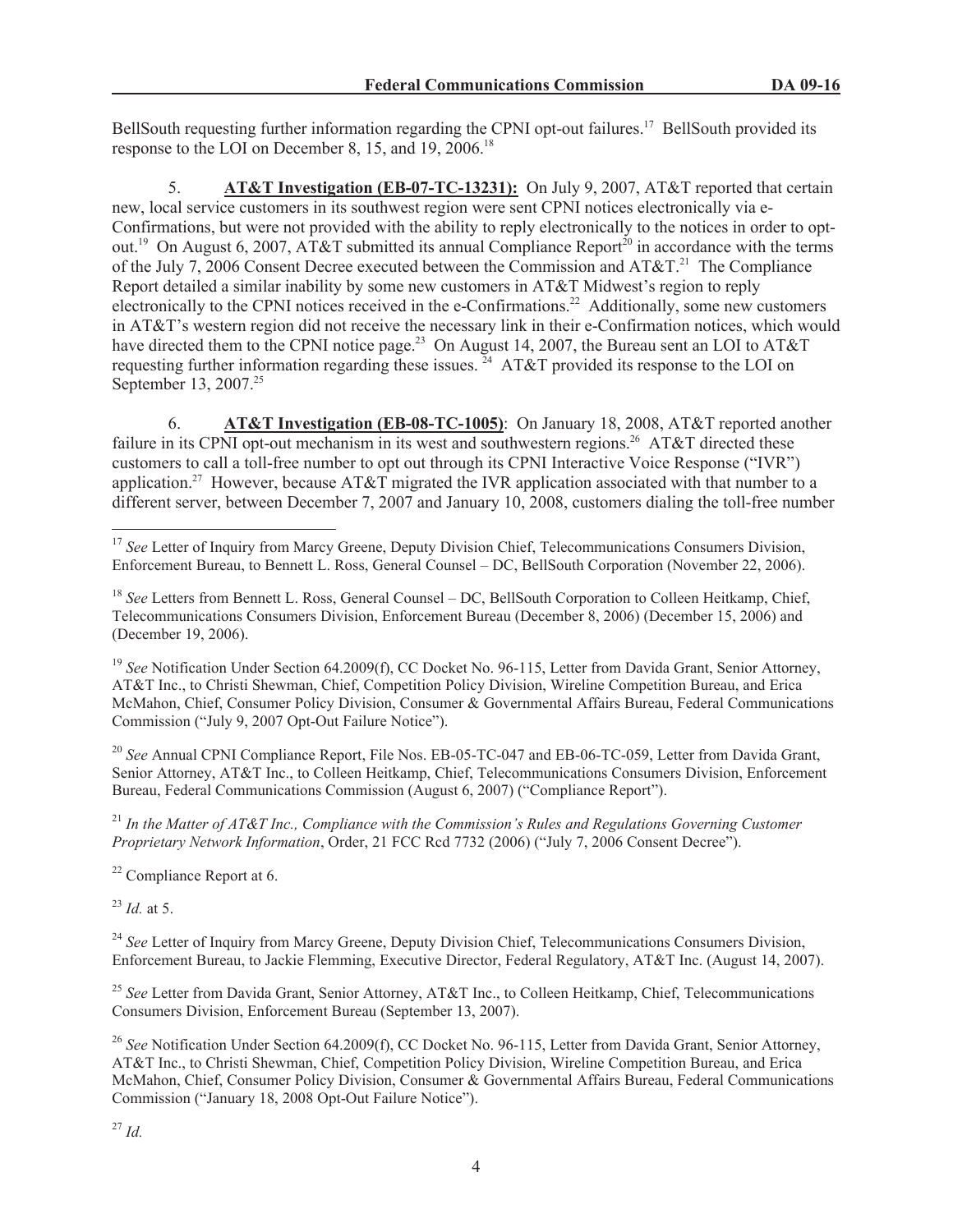to opt out could not get through, but instead received a busy signal.<sup>28</sup> On January 31, 2008, the Bureau sent an LOI to AT&T requesting further information regarding this matter.<sup>29</sup> AT&T provided its response to the LOI on February 21, 2008.<sup>30</sup>

## **Universal Service Investigation**

7. The Commission's rules require that entities providing interstate telecommunications services and certain other providers of interstate telecommunications contribute to the federal universal service fund ("USF") based upon their interstate and international end-user telecommunications revenues.<sup>31</sup> The Commission does not require contributors to recover their universal service contributions from their customers.<sup>32</sup> Instead, the Commission allows contributors to recover their universal service contributions from their customers, subject to certain requirements.<sup>33</sup> Specifically, section 54.712 of the Commission's rules provides that contribution costs passed through to end-user customers as federal universal service line-item charges may not exceed the interstate telecommunications portion of the customers' bills multiplied by the relevant contribution factor.<sup>34</sup> In addition, section  $201(b)$  requires that all carrier charges, practices, classifications, and regulations "for and in connection with" interstate communications services be just and reasonable, and gives the Commission jurisdiction to enact rules to implement that requirement.<sup>35</sup>

8. Sections 69.131 and 69.158 of the Commission's rules also prohibit certain types of contributors from recovering universal service contribution costs from customers participating in the Lifeline program,<sup>36</sup> whereby qualifying low-income consumers may receive telecommunications service at reduced charges.<sup>37</sup> The Commission has determined that prohibiting recovery of universal service contributions from Lifeline customers helps to increase subscribership by reducing qualifying low-income

<sup>31</sup> *See generally* 47 C.F.R. §§ 54.706 – 54.713 (outlining requirements for contributions to the federal universal service support mechanisms*). See also Federal-State Joint Board on Universal Service, 1998 Biennial Regulatory Review − Streamlined Contributor Reporting Requirements Associated with Administration of Telecommunications Relay Services, North American Numbering Plan, Local Number Portability, and Universal Service Support Mechanisms, Telecommunications Services for Individuals with Hearing and Speech Disabilities, and the Americans with Disabilities Act of 1990, Administration of the North American Numbering Plan and North American Numbering Plan Cost Recovery Contribution Factor and Fund Size, Number Resource Optimization, Telephone Number Portability, Truth-in-Billing and Billing Format,* Report and Order and Second Further Notice of Proposed Rulemaking, 17 FCC Rcd 24952 (2002) ("*Interim Contribution Order*").

<sup>32</sup> *See Federal-State Board on Universal Service*, Report and Order, 12 FCC Rcd 8776, 9210-11, para. 853 (1997) (subsequent history omitted) ("*Universal Service Order"*).

<sup>33</sup> *Id*.

<sup>34</sup> 47 C.F.R. § 54.712.

<sup>35</sup> 47 U.S.C. § 201(b).

<sup>28</sup> *Id.*

<sup>&</sup>lt;sup>29</sup> See Letter of Inquiry from Marcy Greene, Deputy Division Chief, Telecommunications Consumers Division, Enforcement Bureau, to Davida Grant, Senior Attorney, AT&T Inc. (January 31, 2008).

<sup>&</sup>lt;sup>30</sup> See Letter from Davida Grant, Senior Attorney, AT&T Inc., to Colleen Heitkamp, Chief, Telecommunications Consumers Division, Enforcement Bureau (February 21, 2008).

<sup>36</sup> 47 U.S.C. 254(b); 47 C.F.R. §§ 69.131, 69.158.

<sup>37</sup> 47 C.F.R. §§ 54.400 *et seq.*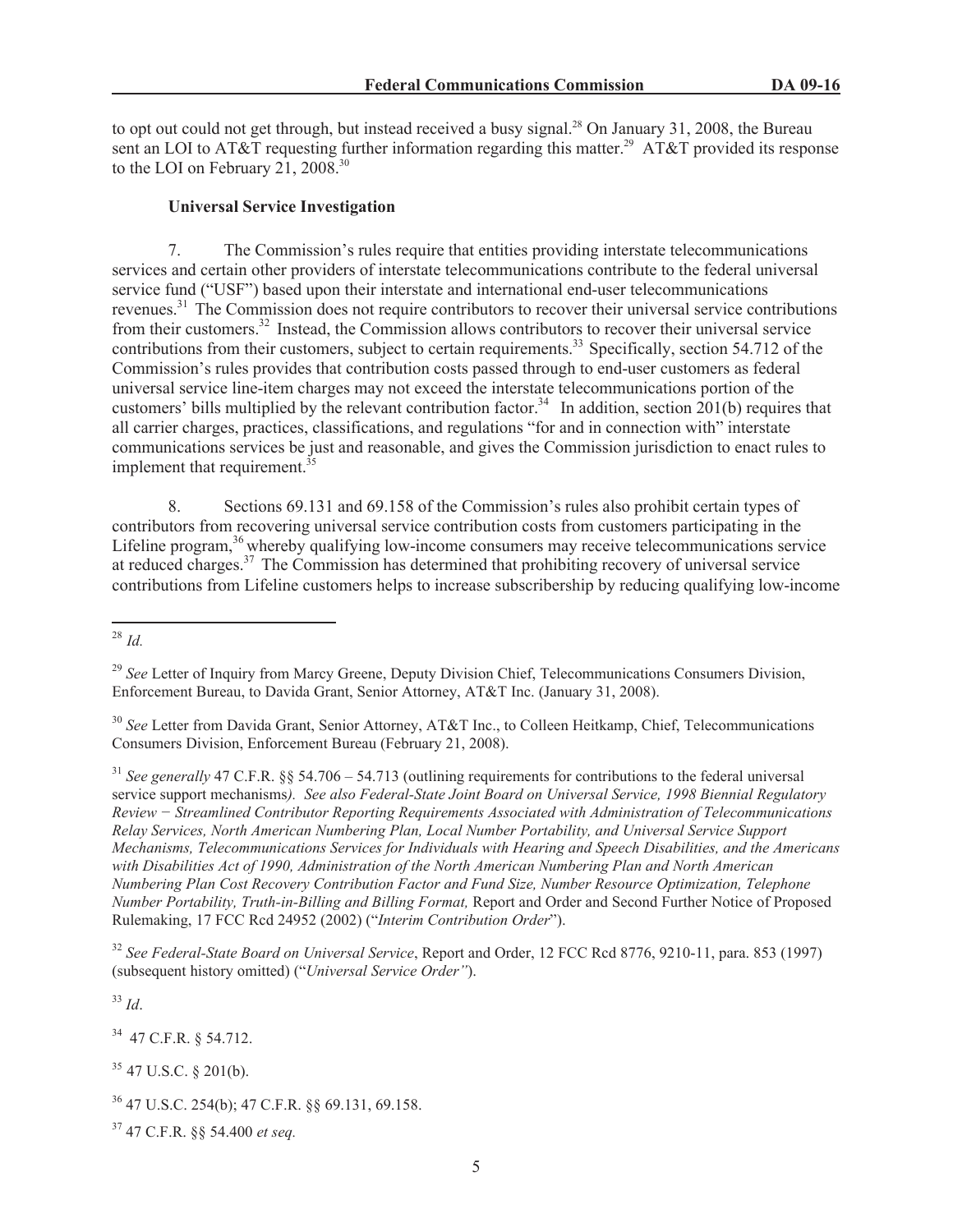consumers' monthly basic local service charges, consistent with the universal service goals of the Act and the Commission's rules.<sup>38</sup>

9. AT&T Inc. is the holding company of various telecommunications companies, including the AT&T Companies, providing service in the United States. The AT&T Companies offer interstate telecommunications services and are subject to the requirements discussed in paragraphs 7 and 8 above.

10. On February 2, 2007, the AT&T Companies voluntarily disclosed that one of the AT&T Companies had apparently recovered federal USF contribution costs from end-user customers in excess of the amounts permitted under section 54.712 of the Commission's rules. On March 13, 2007, the Bureau initiated an investigation into whether the AT&T Companies may have violated the Commission's rules governing the recovery of universal service contributions.<sup>39</sup> During the course of the investigation, AT&T discovered and revealed that, at various times between 2002 and 2008, other AT&T Companies also recovered their USF contributions in amounts greater than allowed under the Commission's rules, including the recovery of contributions from Lifeline customers. The AT&T Companies assert that such recoveries were inadvertent and were the result of billing errors. The AT&T Companies have refunded to existing customers the money collected from them in excess of that permitted under Commission rules; however, the AT&T Companies have not provided refunds to certain of their former customers, according to the AT&T Companies, because of the cost and difficulty of locating those customers and administering refunds, given the small amounts owed to each of them.

# **IV. TERMS OF AGREEMENT**

11. **Adopting Order.** The Parties agree that the provisions of this Consent Decree shall be subject to final approval by the Bureau by incorporation of such provisions by reference in the Adopting Order without change, addition, modification, or deletion.

12. **Jurisdiction.** The AT&T Companies agree that the Commission has jurisdiction over them and the matters contained in this Consent Decree and has the authority to enter into and adopt this Consent Decree.

13. **Effective Date; Violations.** The Parties agree that this Consent Decree shall become effective on the date on which the Bureau releases the Adopting Order. Upon release, the Adopting Order and this Consent Decree shall have the same force and effect as any other Order of the Commission. Any violation of the Adopting Order or of the terms of this Consent Decree shall constitute a separate violation of a Commission Order, entitling the Commission to exercise any rights and remedies attendant to the enforcement of a Commission Order.

14. **Termination of Investigations.** In express reliance on the covenants and representations in this Consent Decree and to avoid further expenditure of public resources, the Bureau agrees to terminate its investigations. The Parties further agree that this Consent Decree reflects a compromise and was entered into by AT&T to avoid further cost and inconvenience of the investigations. In consideration for the termination of said investigations, the AT&T Companies agree to the terms, conditions, and procedures contained herein. The Bureau further agrees that in the absence of new material evidence the Bureau will not use the facts developed in the investigations through the Effective Date of the Consent Decree, or the existence of this Consent Decree, to institute, on its own motion, any new proceeding, formal or informal, or take any action on its own motion against the AT&T Companies concerning the matters that were the subject of the investigations. The Bureau also agrees that it will not use the facts

<sup>38</sup> *Interim Contribution Order*, 17 FCC Rcd at 24982, para. 62.

<sup>39</sup> *See* LOI.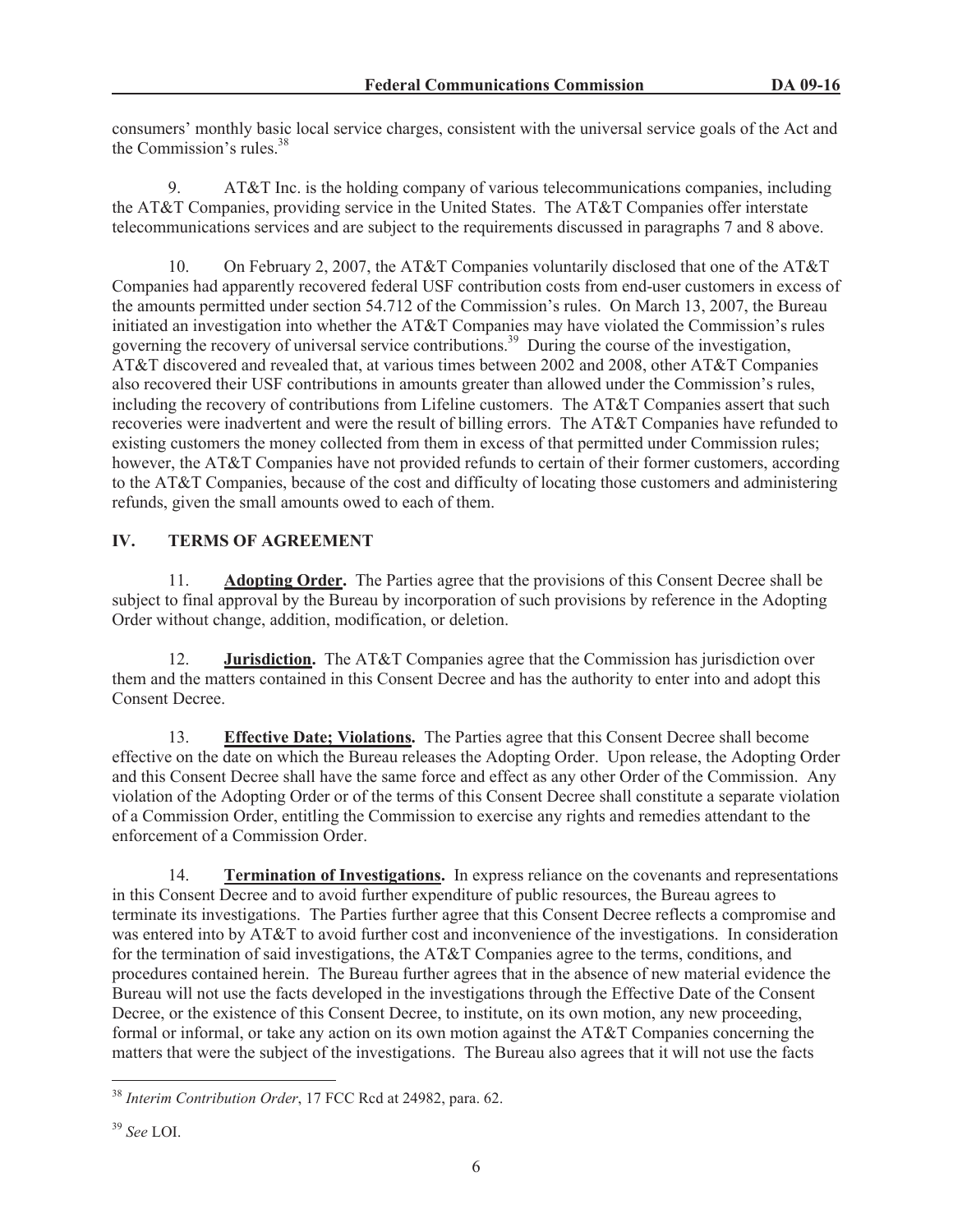developed in this investigation through the Effective Date of this Consent Decree, or the existence of this Consent Decree, to institute on its own motion any proceeding, formal or informal, or take any action on its own motion against the AT&T Companies with respect to the AT&T Companies' basic qualifications, including their character qualifications, to be a Commission licensee or authorized common carrier or hold Commission authorizations.

15. **Compliance Plans.** The AT&T Companies agree that they will develop, within sixty (60) calendar days from the Effective Date, internal Compliance Plans, consistent with the requirements set forth below, to help ensure the AT&T Companies' future compliance with the Act, the Commission's rules, and the Commission's orders governing telecommunications carriers' recovery of universal service contributions from end-user customers and confidentiality of customer proprietary network information. Those Compliance Plans shall remain in effect for the period specified below and shall thereafter automatically sunset.

# (a) **BellSouth Investigation (EB-06-TC-3715) Compliance Plan:**

- a. This Compliance Plan shall be applicable to BellSouth.
- b. AT&T agrees that prior to changing the update mechanism for CPNI opt-out indicator updates, it shall identify applicable work groups involved in the current and planned update method, verify that the mechanism ensures that the CPNI status indicator for each customer is appropriately updated in system, and verify that the mechanism ensures that for a 30-day minimum period of time after giving notice and an opportunity to opt-out, new customers will be excluded from marketing lists where CPNI approval is required.
- c. AT&T shall report any non-compliance with this Compliance Plan to the Enforcement Bureau within 30 days after the discovery of non-compliance.
- d. This Compliance Plan shall remain in effect for two years.
- e. AT&T will certify at the end of the two (2) year term that it is in compliance with the terms of the Plan. Such certification must be mailed within fifteen (15) days after the two-year anniversary of the Effective Date of this Consent Decree.

# (b) **AT&T Investigation (EB-07-TC-13231) Compliance Plan:**

- a. This Compliance Plan shall be applicable to Southwestern Bell Telephone Company, Pacific Bell Telephone Company, Nevada Bell Telephone Company, Illinois Bell Telephone Company, Indiana Bell Telephone Company, Michigan Bell Telephone Company, The Ohio Bell Telephone Company, and Wisconsin Bell, Inc.
- b. Designation of CPNI Expert: AT&T shall designate an internal CPNI subject matter expert whose work activities shall focus on CPNI issues and who shall develop CPNI opt-out notices. This CPNI expert shall be used as a resource on CPNI questions within the company.
- c. Establishment of CPNI Compliance Oversight Committee: AT&T shall establish a CPNI Compliance Oversight Committee, who shall review the status of, and open issues regarding, CPNI projects that are in progress.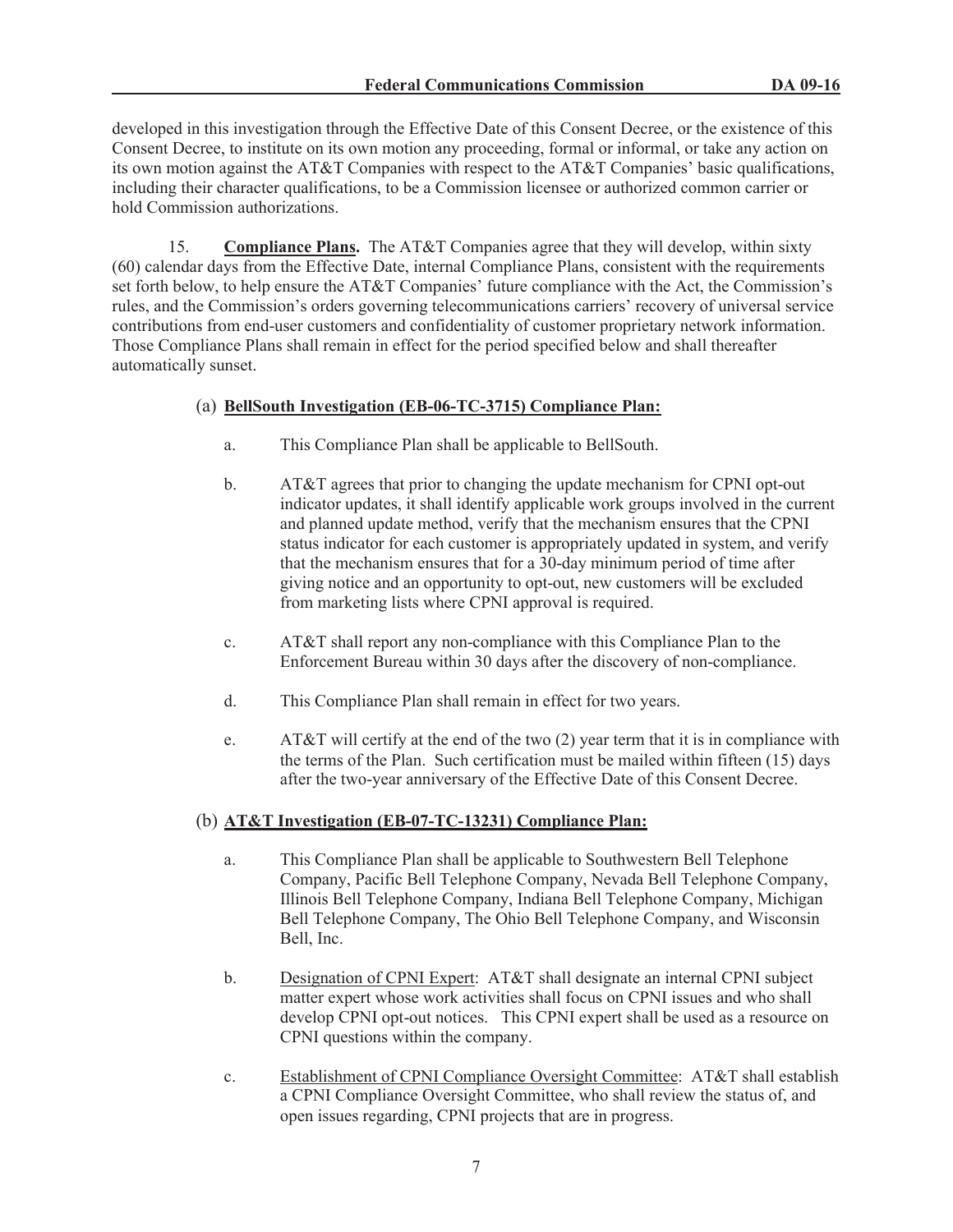- d. Reminder Notices to Comply with Plan: AT&T shall distribute an annual officer-level communication to its internal marketing organizations responsible for managing distribution of CPNI opt-out notices reinforcing their obligation to comply with the provisions of the Plan.
- e. Training: AT&T shall provide annual training to employees of its internal marketing organizations responsible for managing the distribution of CPNI optout notices. This training will focus on federal CPNI opt-out requirements and the terms of this Plan.
- f. AT&T shall report any non-compliance with this Compliance Plan to the Enforcement Bureau within 30 days after the discovery of non-compliance.
- g. This Compliance Plan shall remain in effect for two years.
- h. AT&T will certify at the end of the two (2) year term that it is in compliance with the terms of the Plan. Such certification must be mailed within fifteen (15) days after the two-year anniversary of the Effective Date of this Consent Decree.

## (c) **AT&T Investigation (EB-08-TC-1005) Compliance Plan:**

- a. This Compliance Plan shall be applicable to Southwestern Bell Telephone Company, Pacific Bell Telephone Company, and Nevada Bell Telephone Company.
- b. AT&T agrees that prior to migrating an Interactive Voice Response application used for CPNI opt-out, it shall identify and notify applicable work groups involved in the current and planned migration and perform the necessary validation tests to ensure the successful connection of the migrated switch to the new server.
- c. AT&T shall report any non-compliance with this Compliance Plan to the Enforcement Bureau within 30 days after the discovery of non-compliance.
- d. This Compliance Plan shall remain in effect for two years.
- e. AT&T will certify at the end of the two (2) year term that it is in compliance with the terms of the Plan. Such certification must be mailed within fifteen (15) days after the two-year anniversary of the Effective Date of this Consent Decree.

#### (d) **AT&T Investigation (EB-07-IH-4088) Compliance Plan:**

- a. This Compliance Plan shall be applicable to the AT&T Companies.
- b. Compliance Training Program. The AT&T Companies will establish and maintain a federal USF ("FUSF") compliance training program for employees who are directly responsible for aspects of billing the FUSF charge. This training program shall address FCC's regulations governing FUSF charge requirements, and the application of those requirements to the services provided by the AT&T Companies and the potential ramifications of failing to comply with the charge requirements. Training sessions will be conducted at least annually for such employees to ensure compliance with the Act and the FCC's regulations and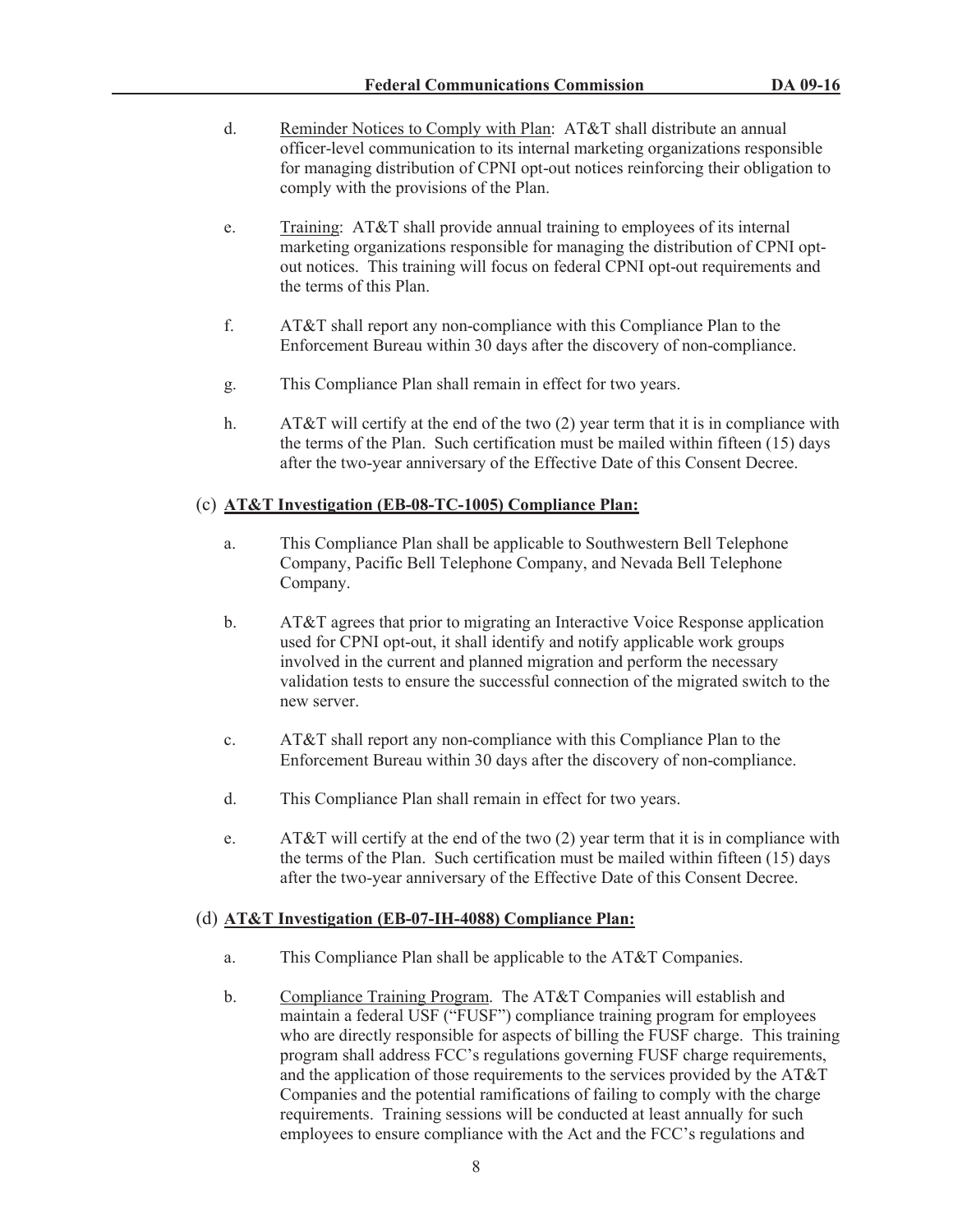policies and, for new employees who are engaged in such activities, within the first sixty (60) days of employment. AT&T shall update and enhance the foregoing training as appropriate and necessary.

- c. Internal Controls Over Billing the FUSF Charge. AT&T has established, and shall maintain, internal control processes designed to ensure accurate billing of the FUSF charge.
	- i. AT&T has established procedures for determining the applicability of the FUSF charge to new services, including volume and/or term discount.
	- ii. AT&T has established, and shall maintain, an FUSF oversight team that will serve as a resource for resolving questions related to AT&T compliance with applicable FUSF charge rules and act as a central point of contact for FUSF charge requirements throughout the company. The oversight team will also oversee the development and dissemination of training material and will monitor changes in FUSF rules to make sure those changes are documented and disseminated appropriately. The oversight team includes representatives of the AT&T legal department and the AT&T corporate compliance department.
- d. AT&T shall report any non-compliance with this Compliance Plan to the Enforcement Bureau within 30 days after the discovery of non-compliance.
- e. This Compliance Plan shall remain in effect for two years.
- f. AT&T will file a compliance report with the Commission twenty-four (24) months after the Effective Date. The compliance report shall include a compliance certificate from an officer, as an agent of the AT&T Companies, stating that the officer has personal knowledge that AT&T has established operating procedures intended to ensure compliance with this Consent Decree, together with an accompanying statement explaining the basis for the officer's compliance certification.

16. **Compliance Reporting**. All compliance reports and certifications shall be submitted to the Chief, Telecommunications Consumers Division, Enforcement Bureau, Federal Communications Commission, 445 12th Street, S.W., Washington, D.C. 20554 and the Chief, Investigations and Hearings Division, Enforcement Bureau, Federal Communications Commission, 445 12th Street, S.W., Washington, D.C. 20554.

17. **Termination Date.** Unless stated otherwise, the requirements of this Consent Decree will expire twenty-four (24) months after the Effective Date or, with respect to those requirements pertaining to the resolution of the CPNI investigations (AT&T Investigation (EB-07-TC-13231), AT&T Investigation (EB-08-TC-1005) and BellSouth Investigation (EB-06-TC-3715)), upon the termination of the opt-out requirements set forth in sections 64.2001-2009 of the Commission's rules, 47 C.F.R. §§ 64.2001-2009, whichever is earlier.

18. **Section 208 Complaints; Subsequent Investigations**. Nothing in this Consent Decree shall prevent the Commission or its delegated authority from adjudicating complaints filed pursuant to section 208 of the Act against the AT&T Companies or their affiliates for alleged violations of the Act, or for any other type of alleged misconduct, regardless of when such misconduct took place. The Commission's adjudication of any such complaint will be based solely on the record developed in that proceeding. Except as expressly provided in this Consent Decree, this Consent Decree shall not prevent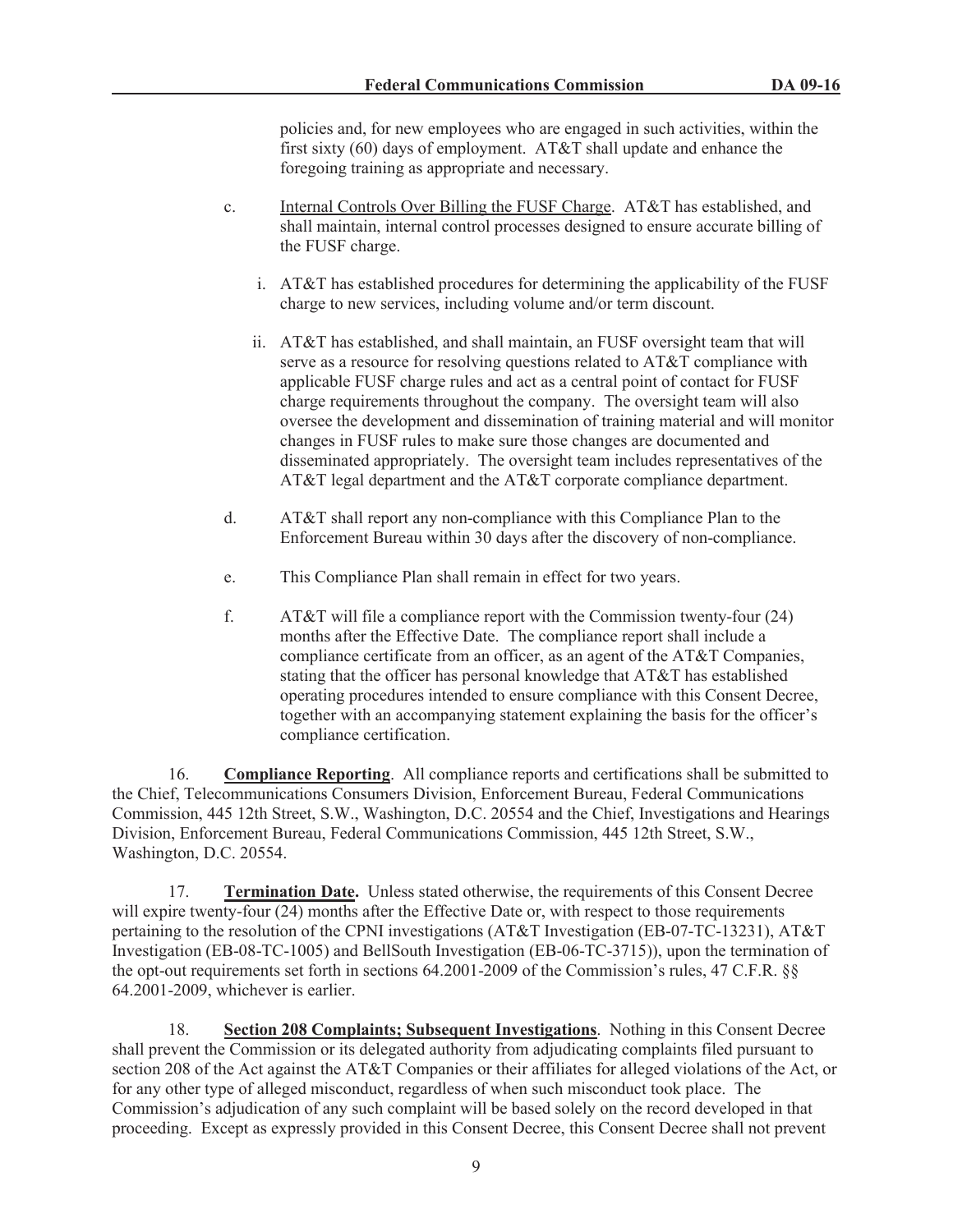the Commission from investigating new evidence of noncompliance by the AT&T Companies of the Act, the rules, or the Adopting Order.

19. **Voluntary Contribution.** The AT&T Companies agree that they will make a voluntary contribution to the United States Treasury in the amount of ten million eighty thousand six hundred dollars (\$10,080,600) within thirty (30) days after the Effective Date. The AT&T Companies have already refunded overcharges directly to existing customers. The voluntary contribution includes, among other amounts, certain overcharges that the AT&T Companies assert they were unable to refund to certain of their former customers. AT&T asserts that it would not be cost-effective to pursue additional direct refunds, because the small amount at issue relating to each individual former customer (e.g., \$0.72 per former subscriber) would be far less than the cost of locating these former customers and administering further refunds. AT&T therefore asserts that it is more appropriate for the AT&T Companies instead to remit these amounts to the United States Treasury**.** The payment must be made by check or similar instrument, payable to the Order of the Federal Communications Commission. The payment must include the Account Number and FRN Number referenced in the caption to the Adopting Order. Payment by check or money Order may be mailed to Federal Communications Commission, P.O. Box 979088, St. Louis, MO 63197-9000. Payment by overnight mail may be sent to U.S. Bank – Government Lockbox #979088, SL-MO-C2-GL, 1005 Convention Plaza, St. Louis, MO 63101. Payments by wire transfer may be made to ABA Number 021030004, receiving bank Federal Reserve Bank of New York, and account number 27000001. The AT&T Companies will also send electronic notification on the date said payment is made to Johnny Drake at Johnny.Drake@fcc.gov and to Michele Levy Berlove at Michele.Berlove@fcc.gov.

20. **Waivers.** The AT&T Companies waive any and all rights they may have to seek administrative or judicial reconsideration, review, appeal or stay, or to otherwise challenge or contest the validity of this Consent Decree and the Order adopting this Consent Decree, provided the Commission issues an Order adopting the Consent Decree without change, addition, modification, or deletion. The AT&T Companies shall retain the right to challenge Commission interpretation of the Consent Decree or any terms contained herein. If either Party (or the United States on behalf of the Commission) brings a judicial action to enforce the terms of the Adopting Order, neither the AT&T Companies nor the Commission shall contest the validity of the Consent Decree or the Adopting Order, and the AT&T Companies shall waive any statutory right to a trial *de novo*. The AT&T Companies hereby agree to waive any claims they may otherwise have under the Equal Access to Justice Act, 5 U.S.C. § 504 and 47 C.F.R. § 1.1501 *et seq*., relating to the matters addressed in this Consent Decree.

21. **Subsequent Rule or Order.** The Parties agree that if any provision of the Consent Decree conflicts with any subsequent rule or Order adopted by the Commission (except an Order specifically intended to revise the terms of this Consent Decree to which the AT&T Companies do not expressly consent) that provision will be superseded by such Commission rule or Order.

Successors and Assigns. The AT&T Companies agree that the provisions of this Consent Decree shall be binding on their successors, assigns, and transferees.

23. **Final Settlement.** The Parties agree and acknowledge that this Consent Decree shall constitute a final settlement between the Parties. The Parties further agree that this Consent Decree does not constitute either an admission of liability, an admission of noncompliance, an adjudication on the merits, or a factual or legal finding or determination regarding any compliance or noncompliance with the requirements of the Act or the Commission's Rules and Orders.

24. **Modifications.** This Consent Decree cannot be modified without the advance written consent of both Parties.